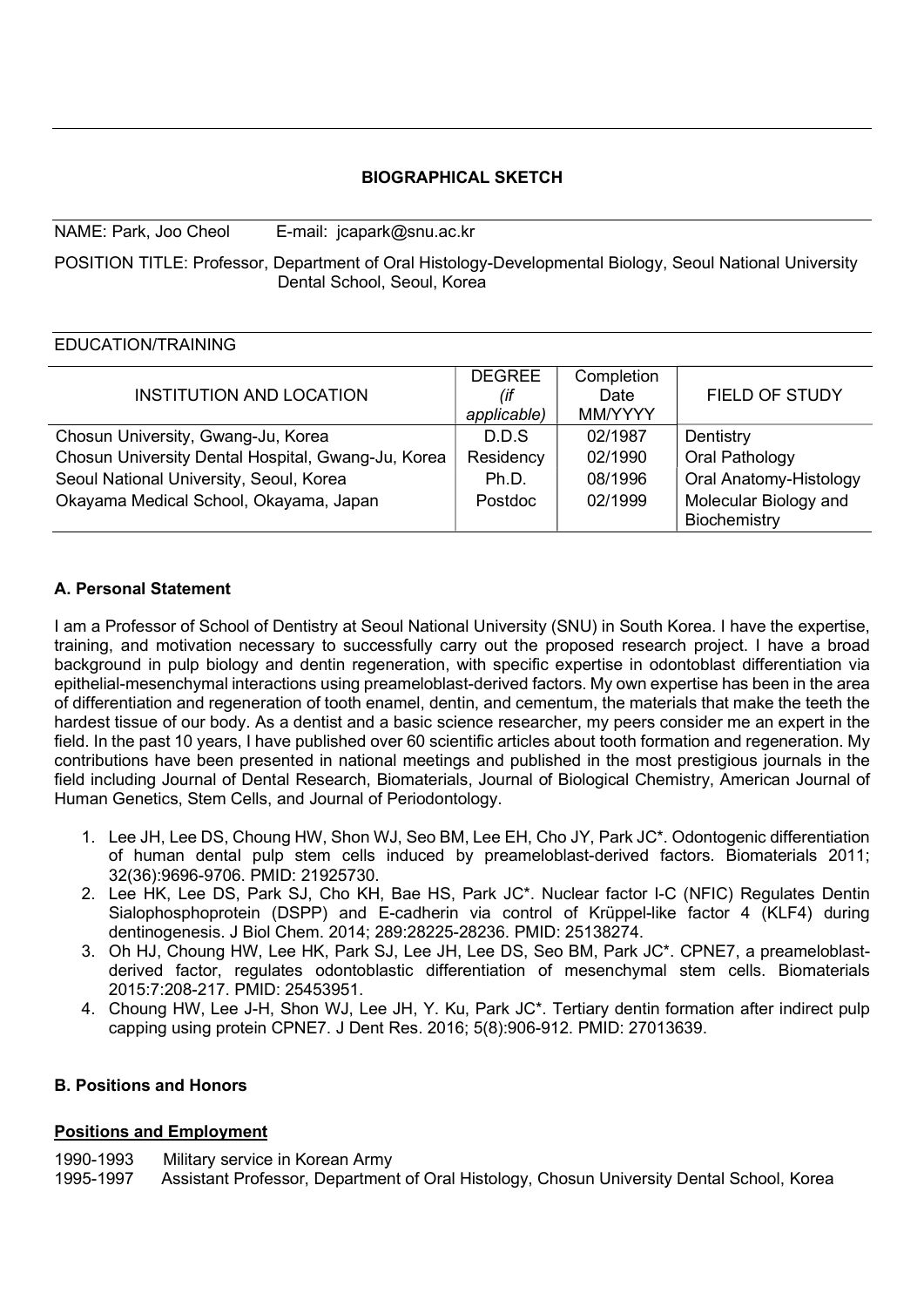- 1999-2007 Associate Professor, Professor, Department of Oral Histology, Chosun University Dental School, Korea
- 2003-2004 Research Associate Professor, Department of Oral Biology, SUNYU at Buffalo, NY
- 2007-2012 Associate Professor, Department of Oral Histology-Developmental Biology, Seoul National University Dental School, Seoul, Korea
- 2013-2014 Associate Dean for Research Affairs, Seoul National University Dental School, Seoul, Korea
- 2017-2018 Director, Dental Research Institute, Seoul National University, Seoul Korea 2013- Professor, Department of Oral Histology-Developmental Biology, Seoul National University Dental School, Seoul, Korea
- 

# Other Experience and Professional Memberships

- 1995- Member, International Association of Dental Research
- 2007- Member, Korean Society of Molecule and Cell Biology
- 2008- Member, Korean Society for Stem Cell Research
- 2016-2018 President, Korean Academy of Oral Anatomy

#### **Honors**

| 2005 | Otto Zietzschmann Prize for the promotion of research in Veterinary Embryology, Germany |
|------|-----------------------------------------------------------------------------------------|
| 2016 | Award for Best in Dental Research, Korean Dentist's Association                         |

#### C. Contribution to Science

1. Role of Nuclear Factor I-C (NFI-C) in odontoblast differentiation and dentin formation: In early 2000s, *nfic*deficient mice demonstrated normal molar crown formation but aberrant odontoblast differentiation during root formation as well as short root formation by Dr. Gronostajski RM group. I was the first to demonstrate the essential role of NFI-C protein in odontogenic cell proliferation, crosstalk with TGF-β, DSPP regulation via klf4 and control of osterix expression using NFI-C knockout mouse model. These findings are of importance in terms of understanding the underlying mechanisms of NFI-C function in odontoblasts. The following are the representative papers:

- a) Lee DS, Park JT, Kim HM, Ko JS, Son HH, Gronostajski RM, Cho MI, Choung PH, Park JC\*. NFI-C is essential for odontogenic cell proliferation and odontoblast differentiation during tooth root development. J Biol Chem. 2009; 284(25):17293-17303. PMID: 19386589.
- b) Lee DS, Yoon WJ, Cho ES, Kim HJ Gronostajski Richard M, Cho M-I, Park JC<sup>\*</sup>. Crosstalk between nuclear factor I-C and transforming growth factor-β1 signaling regulates odontoblast differentiation and homeostasis. PLoS One 2011; 6(12):e29160. PMID: 22195013.
- c) Lee HK, Lee DS, Park SJ, Cho KH, Bae HS, Park JC<sup>\*</sup>. Nuclear factor I-C (NFIC) regulates dentin sialop hosphoprotein (DSPP) and E-cadherin via control of Krüppel-like factor 4 (KLF4) during dentinogenesis. J Biol Chem. 2014; 289:28225-28236. PMID: 25138274.
- d) Lee DS, Choung HW, Kim HJ, Gronostajski RM, Yang YI, Ryoo HM, Lee ZH, Kim HH, Cho ES, Park JC \*. NFI-C regulates osteoblast differentiation via control of Osterix expression. Stem Cells 2014; 32:2467 -2479. PMID: 24801901.

2. Preameloblast-derived factors and odontoblast differentiation: Epithelial-mesenchymal interactions are important mechanisms occurring during the development of tooth. My team was the first to show that preameloblast-derived factors induce the odontogenic differentiation of hDPSCs and promote dentin formation. These results suggest that preameloblast-derived factors could be valuable in not only odontoblast differentiation but also repair and regeneration of the dentin-pulp complex. We had the following example articles:

- a) Lee JH, Lee DS, Choung HW, Shon WJ, Seo BM, Lee EH, Cho JY, Park JC\*. Odontogenic differentiati on of human dental pulp stem cells induced by preameloblast-derived factors. Biomaterials 2011; 32(3 6):9696-9706. PMID: 21925730.
- b) Choung HW, Lee JH, Lee DSM Chough PH, Park JC<sup>\*</sup>. The role of preameloblast-conditioned medium in dental pulp regeneration. J Mol Histol. 2013; 44:715-721, PMID: 23673900.